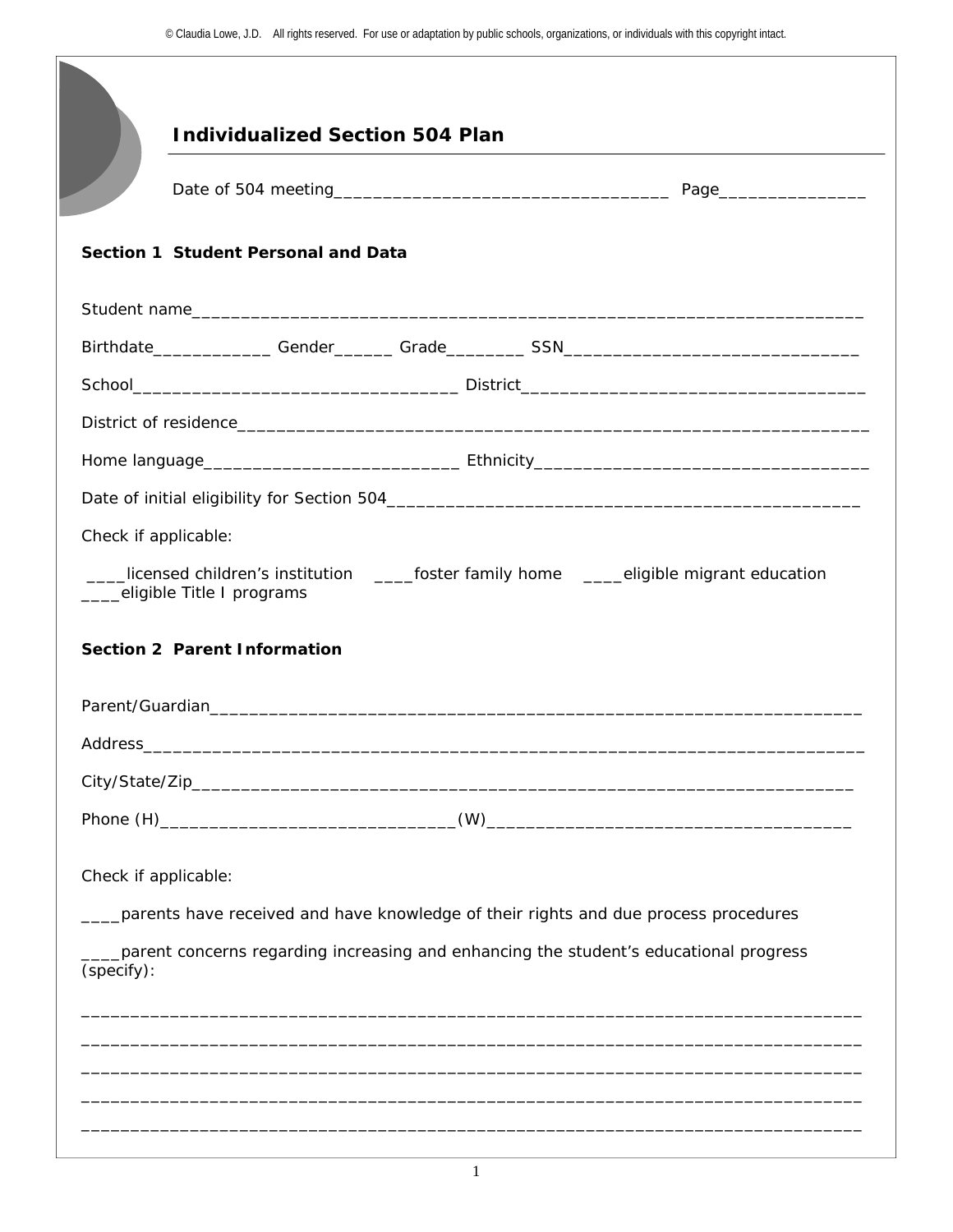|               | <b>Individualized Section 504 Plan</b>                        |                                                                                                |
|---------------|---------------------------------------------------------------|------------------------------------------------------------------------------------------------|
|               |                                                               |                                                                                                |
|               | Section 3 Type of 504 meeting                                 |                                                                                                |
| initial       |                                                               |                                                                                                |
|               | Section 4 Present Levels of Performance/Areas of Need         |                                                                                                |
|               | Check if applicable:                                          |                                                                                                |
|               |                                                               | individual reports, assessment, evaluations have been reviewed in narrative                    |
| ceived copies |                                                               | individual reports of teachers/staff/parents/student are attached and team members have re-    |
|               |                                                               | Educational benefit and access to the curriculum has been reviewed                             |
|               |                                                               |                                                                                                |
|               |                                                               |                                                                                                |
|               | The major life activities that are substantially limited are: |                                                                                                |
|               | be met and to have access to the curriculum.                  | The student needs an individualized Section 504 plan in order for his/her educational needs to |
|               | Section 6 Student Ineligible                                  |                                                                                                |
|               | If the student is not eligible, complete this section:        |                                                                                                |
|               |                                                               |                                                                                                |
|               |                                                               |                                                                                                |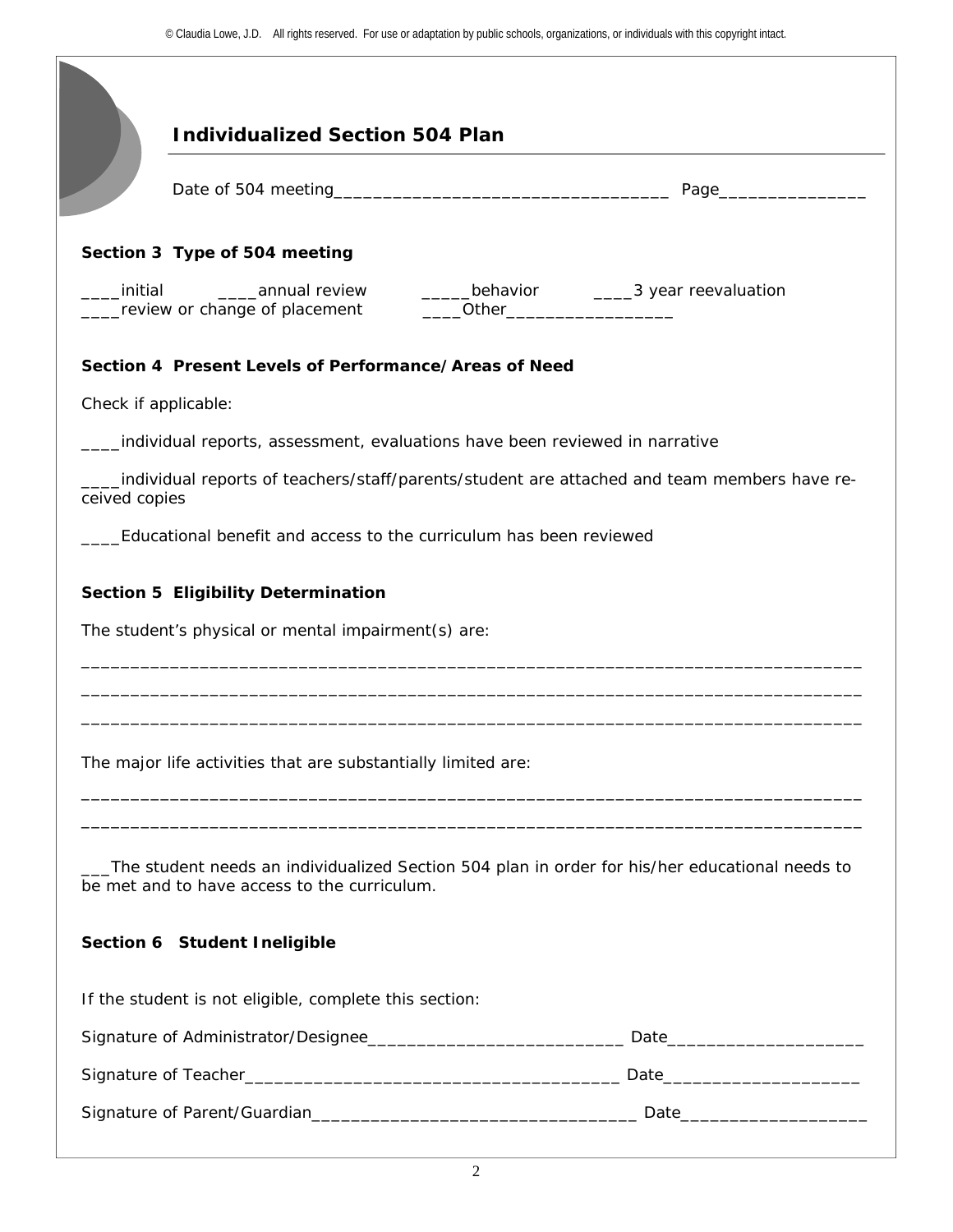## **Individualized Section 504 Plan**

Date of 504 meeting and the state of 504 meeting and the state of  $\frac{1}{2}$  Page

## **Section 7 Student Needs**

Student needs resulting from the disability, related to his/her educational needs, based on current assessment/evaluations and present levels of performance; each area of need that is identified is to be addressed in the Section 504 plan (academic):

\_\_\_\_\_\_\_\_\_\_\_\_\_\_\_\_\_\_\_\_\_\_\_\_\_\_\_\_\_\_\_\_\_\_\_\_\_\_\_\_\_\_\_\_\_\_\_\_\_\_\_\_\_\_\_\_\_\_\_\_\_\_\_\_\_\_\_\_\_\_\_\_\_\_\_\_\_\_\_ \_\_\_\_\_\_\_\_\_\_\_\_\_\_\_\_\_\_\_\_\_\_\_\_\_\_\_\_\_\_\_\_\_\_\_\_\_\_\_\_\_\_\_\_\_\_\_\_\_\_\_\_\_\_\_\_\_\_\_\_\_\_\_\_\_\_\_\_\_\_\_\_\_\_\_\_\_\_ \_\_\_\_\_\_\_\_\_\_\_\_\_\_\_\_\_\_\_\_\_\_\_\_\_\_\_\_\_\_\_\_\_\_\_\_\_\_\_\_\_\_\_\_\_\_\_\_\_\_\_\_\_\_\_\_\_\_\_\_\_\_\_\_\_\_\_\_\_\_\_\_\_\_\_\_\_\_\_ \_\_\_\_\_\_\_\_\_\_\_\_\_\_\_\_\_\_\_\_\_\_\_\_\_\_\_\_\_\_\_\_\_\_\_\_\_\_\_\_\_\_\_\_\_\_\_\_\_\_\_\_\_\_\_\_\_\_\_\_\_\_\_\_\_\_\_\_\_\_\_\_\_\_\_\_\_\_\_ \_\_\_\_\_\_\_\_\_\_\_\_\_\_\_\_\_\_\_\_\_\_\_\_\_\_\_\_\_\_\_\_\_\_\_\_\_\_\_\_\_\_\_\_\_\_\_\_\_\_\_\_\_\_\_\_\_\_\_\_\_\_\_\_\_\_\_\_\_\_\_\_\_\_\_\_\_\_\_ \_\_\_\_\_\_\_\_\_\_\_\_\_\_\_\_\_\_\_\_\_\_\_\_\_\_\_\_\_\_\_\_\_\_\_\_\_\_\_\_\_\_\_\_\_\_\_\_\_\_\_\_\_\_\_\_\_\_\_\_\_\_\_\_\_\_\_\_\_\_\_\_\_\_\_\_\_\_\_

\_\_\_\_\_\_\_\_\_\_\_\_\_\_\_\_\_\_\_\_\_\_\_\_\_\_\_\_\_\_\_\_\_\_\_\_\_\_\_\_\_\_\_\_\_\_\_\_\_\_\_\_\_\_\_\_\_\_\_\_\_\_\_\_\_\_\_\_\_\_\_\_\_\_\_\_\_\_\_ \_\_\_\_\_\_\_\_\_\_\_\_\_\_\_\_\_\_\_\_\_\_\_\_\_\_\_\_\_\_\_\_\_\_\_\_\_\_\_\_\_\_\_\_\_\_\_\_\_\_\_\_\_\_\_\_\_\_\_\_\_\_\_\_\_\_\_\_\_\_\_\_\_\_\_\_\_\_\_ \_\_\_\_\_\_\_\_\_\_\_\_\_\_\_\_\_\_\_\_\_\_\_\_\_\_\_\_\_\_\_\_\_\_\_\_\_\_\_\_\_\_\_\_\_\_\_\_\_\_\_\_\_\_\_\_\_\_\_\_\_\_\_\_\_\_\_\_\_\_\_\_\_\_\_\_\_\_\_

Other educational needs (non-academic)

## **Section 8 Special Factors**

The 504 team has considered all of the following special factors, indicating those necessary in developing the 504 plan:

\_\_\_\_Behavior: Student's behavior interferes with his/her learning or that of others

\_\_\_\_Behavior: The team considered and implemented strategies, positive behavioral interventions, and other support

\_\_\_\_Limited English proficient: The student is limited English proficient and the team has considered the language needs of the student in the development of the 504 plan

\_\_\_\_Related services/assistive technology: Student requires supplementary aids and services and/or assistive technology equipment in order to meet educational needs and have access to the curriculum (specify):

\_\_\_\_\_\_\_\_\_\_\_\_\_\_\_\_\_\_\_\_\_\_\_\_\_\_\_\_\_\_\_\_\_\_\_\_\_\_\_\_\_\_\_\_\_\_\_\_\_\_\_\_\_\_\_\_\_\_\_\_\_\_\_\_\_\_\_\_\_\_\_\_\_\_\_\_\_\_\_ \_\_\_\_\_\_\_\_\_\_\_\_\_\_\_\_\_\_\_\_\_\_\_\_\_\_\_\_\_\_\_\_\_\_\_\_\_\_\_\_\_\_\_\_\_\_\_\_\_\_\_\_\_\_\_\_\_\_\_\_\_\_\_\_\_\_\_\_\_\_\_\_\_\_\_\_\_\_\_ \_\_\_\_\_\_\_\_\_\_\_\_\_\_\_\_\_\_\_\_\_\_\_\_\_\_\_\_\_\_\_\_\_\_\_\_\_\_\_\_\_\_\_\_\_\_\_\_\_\_\_\_\_\_\_\_\_\_\_\_\_\_\_\_\_\_\_\_\_\_\_\_\_\_\_\_\_\_\_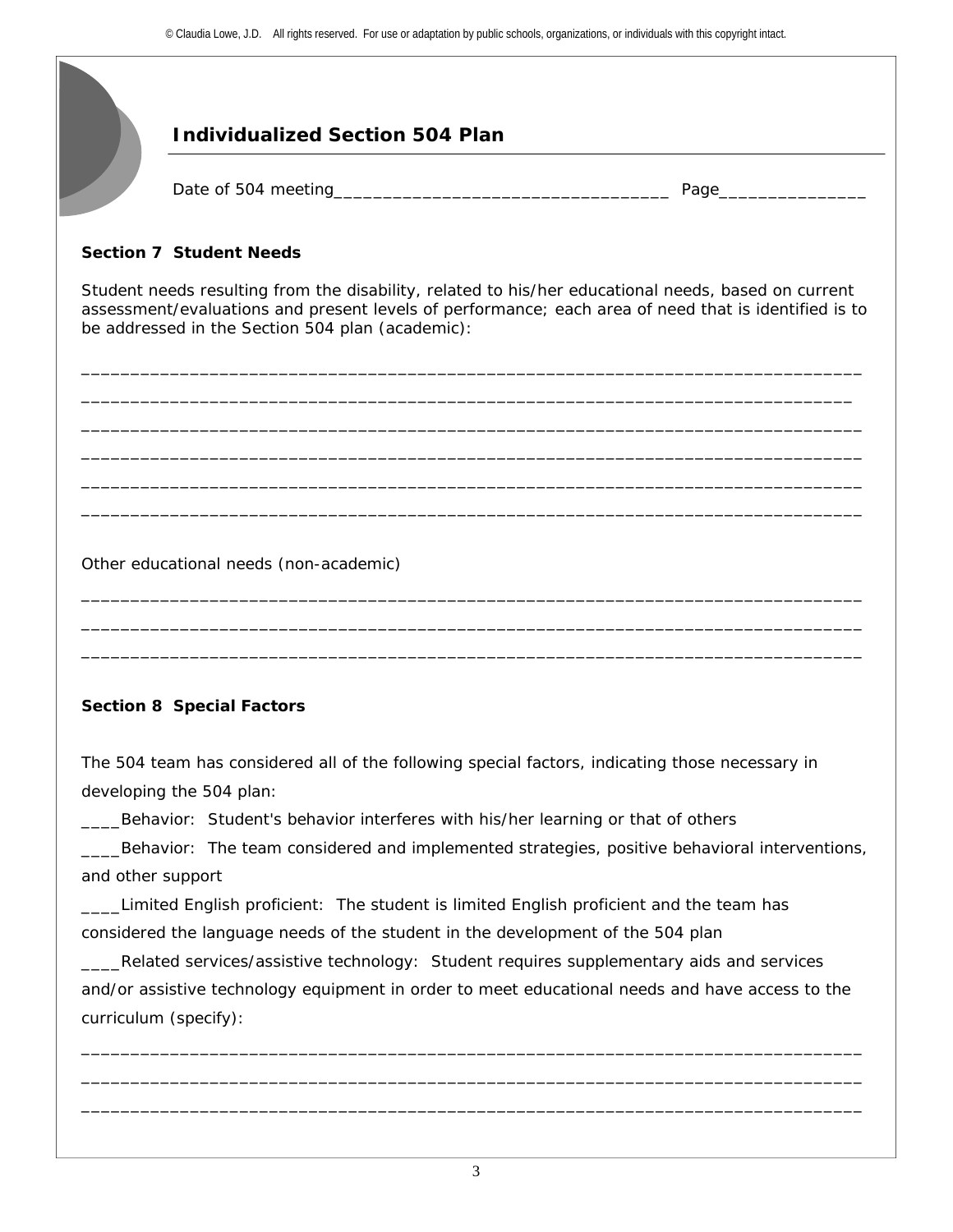|                                                                              |  | Page___                                                                                                                                                                                     |
|------------------------------------------------------------------------------|--|---------------------------------------------------------------------------------------------------------------------------------------------------------------------------------------------|
|                                                                              |  | Program modifications, accommodations, adaptations, related aids and services, and supple-<br>mental aids and services provided for the student to meet his/her individual needs (specify): |
|                                                                              |  |                                                                                                                                                                                             |
|                                                                              |  |                                                                                                                                                                                             |
|                                                                              |  |                                                                                                                                                                                             |
|                                                                              |  |                                                                                                                                                                                             |
| Transportation (specify):                                                    |  |                                                                                                                                                                                             |
| Program supports for school personnel, such as inservice training (specify): |  |                                                                                                                                                                                             |
|                                                                              |  |                                                                                                                                                                                             |
|                                                                              |  |                                                                                                                                                                                             |
|                                                                              |  | ___Parents will be notified by __________________________________(teacher, counselor, 504 co-                                                                                               |
|                                                                              |  |                                                                                                                                                                                             |
| following information:                                                       |  | port, weekly log, email, other) ________ times per week, month, year. Notification will include the                                                                                         |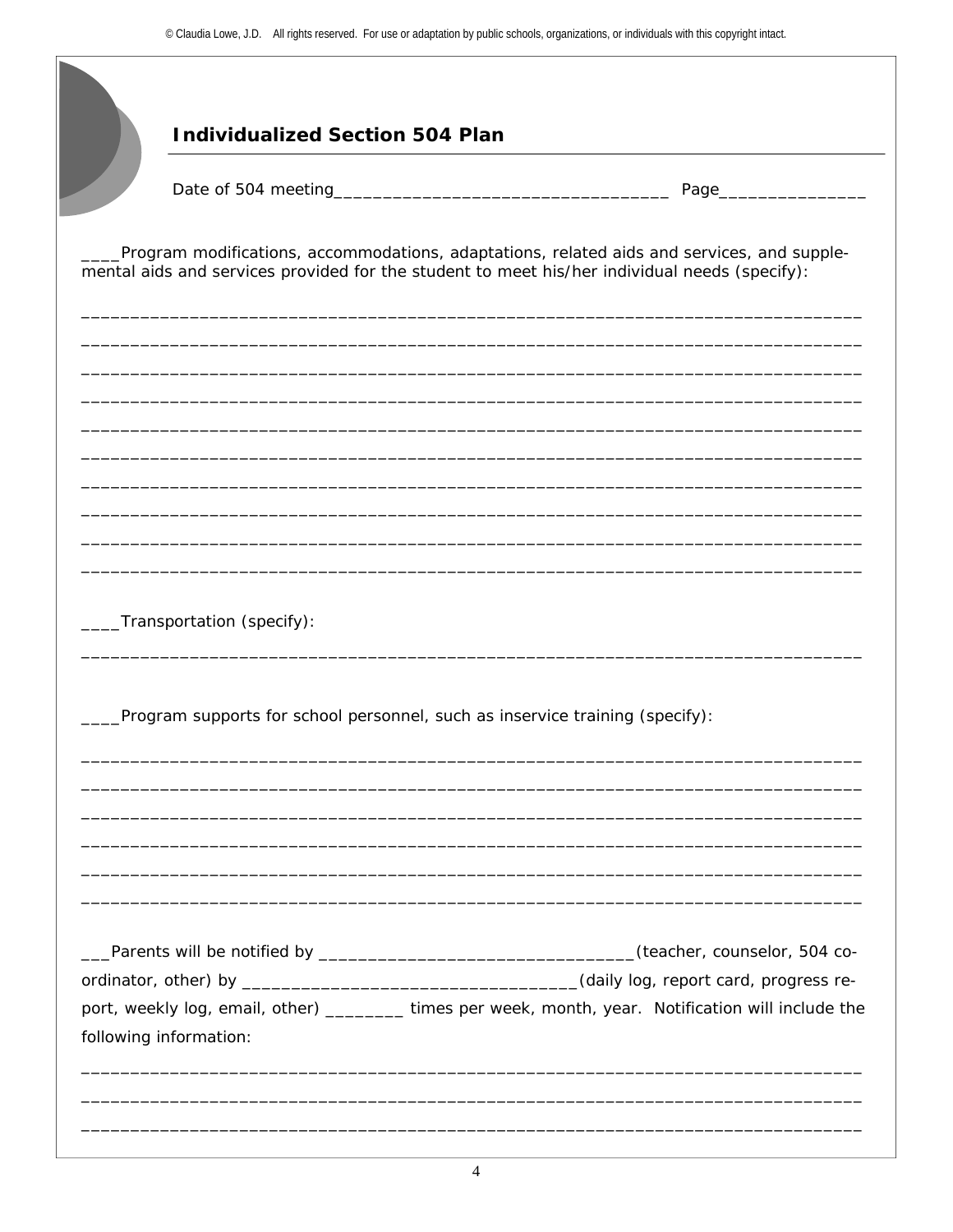|                            | <b>Individualized Section 504 Plan</b>                                                 |                                                                                                                                                                                                                                                                                                                                                                                                                       |
|----------------------------|----------------------------------------------------------------------------------------|-----------------------------------------------------------------------------------------------------------------------------------------------------------------------------------------------------------------------------------------------------------------------------------------------------------------------------------------------------------------------------------------------------------------------|
|                            |                                                                                        | Page___                                                                                                                                                                                                                                                                                                                                                                                                               |
|                            | Describe the activities provided to support the student in general education classes:  |                                                                                                                                                                                                                                                                                                                                                                                                                       |
|                            |                                                                                        |                                                                                                                                                                                                                                                                                                                                                                                                                       |
| provisions.                |                                                                                        | Secondary disabilities/behaviors or other problems occur as a result of the primary disability when<br>the student's educational needs are not met or s/he cannot access the curriculum; secondary dis-<br>abilities/behaviors can be prevented or lessened by a better understanding of the student's primary<br>disability, educational needs, how the student learns, and appropriate interventions or educational |
|                            | Identified secondary disabilities/behaviors:                                           |                                                                                                                                                                                                                                                                                                                                                                                                                       |
|                            | Program supports for secondary behaviors:                                              |                                                                                                                                                                                                                                                                                                                                                                                                                       |
|                            |                                                                                        |                                                                                                                                                                                                                                                                                                                                                                                                                       |
|                            | Section 9 Assessments/Evaluations                                                      |                                                                                                                                                                                                                                                                                                                                                                                                                       |
|                            |                                                                                        | The 504 committee reviewed the following to arrive at its recommendations for this 504 plan:                                                                                                                                                                                                                                                                                                                          |
|                            | ____parent report/input _____medical evaluations/diagnosis/school nurse                |                                                                                                                                                                                                                                                                                                                                                                                                                       |
| $\mathcal{L}^{\text{max}}$ | ____SST report/input _____standardized tests ______behavior/discipline reports/records | _psycho-educational reports ___________grade/progress reports ______student report/input                                                                                                                                                                                                                                                                                                                              |
|                            |                                                                                        |                                                                                                                                                                                                                                                                                                                                                                                                                       |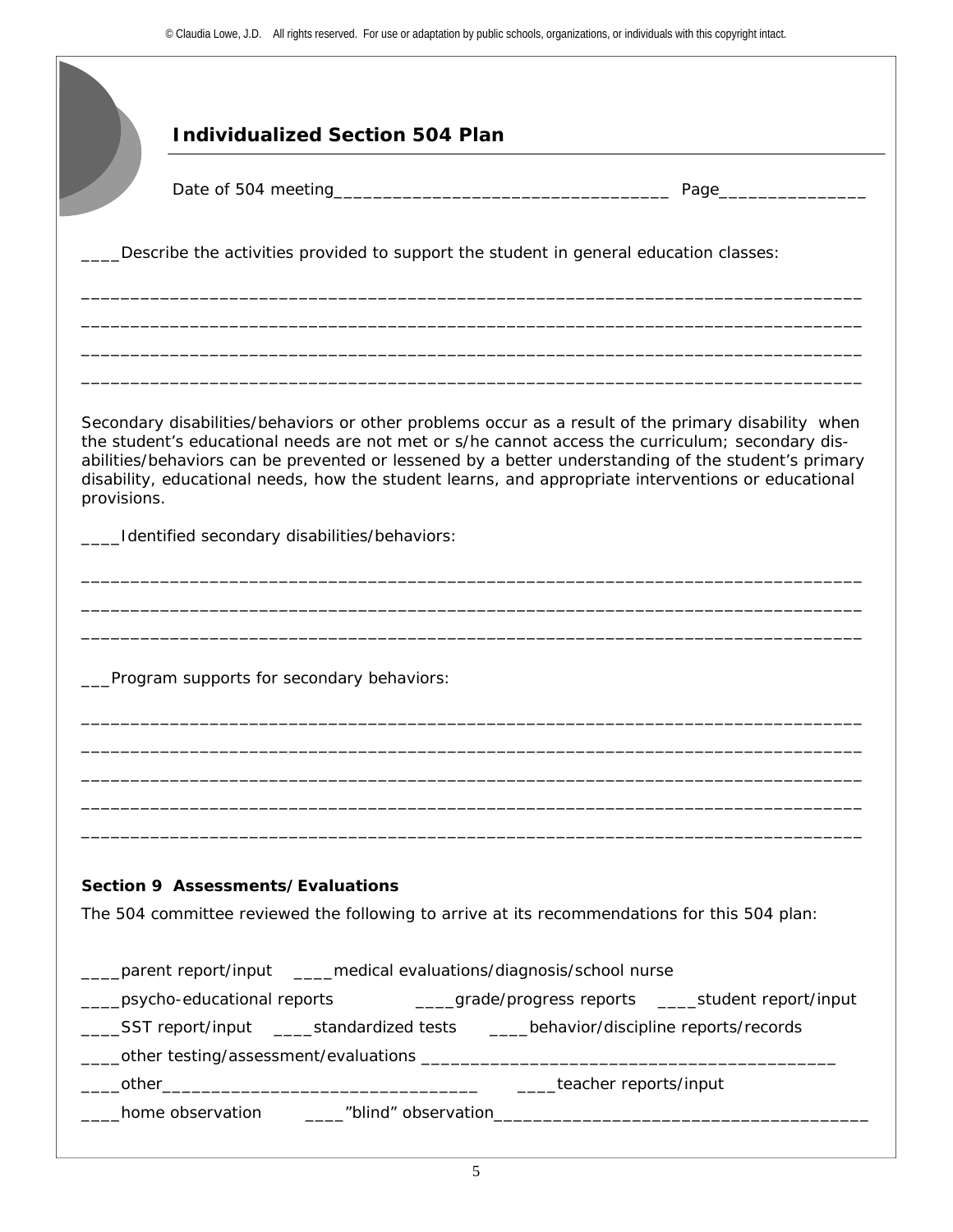## **Individualized Section 504 Plan Section 10 Participation in General Education Least Restrictive Environment and Placement**  \_\_\_\_The team considered the following placement options to implement the individualized Section 504 plan in order for his/her educational needs to be met and to have access to curricular and noncurricular activities to the maximum extent appropriate: \_\_\_\_regular classroom \_\_\_\_regular classroom with consultation \_\_\_\_regular classroom plus resource person \_\_\_\_part-time special class \_full-time special class \_\_\_\_\_special day school \_\_\_\_residential school \_\_\_\_home \_\_\_\_hospital \_\_\_\_institution \_\_\_\_other\_\_\_\_\_\_\_\_\_\_\_\_\_\_\_\_\_\_\_\_\_\_\_\_\_\_\_\_\_\_\_\_\_ Appropriate education is the provision of regular or special education and related services that are designed to meet the individual educational needs of handicapped persons as adequately as the needs of nonhandicapped persons are met. Implementation of an individualized education program (IEP) developed in accordance with the Education of Handicapped Act is one means of meeting the standard. Placement recommendation\_\_\_\_\_\_\_\_\_\_\_\_\_\_\_\_\_\_\_\_\_\_\_\_\_\_\_\_\_\_\_\_\_\_\_\_\_\_\_\_\_\_\_\_\_\_\_\_\_\_\_\_\_\_\_\_\_ **Section 11 State and District-wide Assessments and the California High School Exit Exam (CAHSEE)** Date of 504 meeting and the state of 504 meeting and the state of  $\frac{1}{2}$  Page

\_\_\_The student will need to pass the CAHSEE in addition to other graduation requirements in order to receive a high school diploma.

\_\_\_The student will take the CAHSEE without modifications/accommodations.

\_\_\_\_The student will participate in State and District-wide assessments without accommodations/modifications.

\_\_\_The student will take the CAHSEE with modifications/accommodations.

\_\_\_\_The student will participate in State and District-wide assessments with accommodations/modifications.

Modifications/Accommodations for testing:

\_\_\_\_\_\_\_\_\_\_\_\_\_\_\_\_\_\_\_\_\_\_\_\_\_\_\_\_\_\_\_\_\_\_\_\_\_\_\_\_\_\_\_\_\_\_\_\_\_\_\_\_\_\_\_\_\_\_\_\_\_\_\_\_\_\_\_\_\_\_\_\_\_\_\_\_\_\_\_ \_\_\_\_\_\_\_\_\_\_\_\_\_\_\_\_\_\_\_\_\_\_\_\_\_\_\_\_\_\_\_\_\_\_\_\_\_\_\_\_\_\_\_\_\_\_\_\_\_\_\_\_\_\_\_\_\_\_\_\_\_\_\_\_\_\_\_\_\_\_\_\_\_\_\_\_\_\_\_ \_\_\_\_\_\_\_\_\_\_\_\_\_\_\_\_\_\_\_\_\_\_\_\_\_\_\_\_\_\_\_\_\_\_\_\_\_\_\_\_\_\_\_\_\_\_\_\_\_\_\_\_\_\_\_\_\_\_\_\_\_\_\_\_\_\_\_\_\_\_\_\_\_\_\_\_\_\_\_ \_\_\_\_\_\_\_\_\_\_\_\_\_\_\_\_\_\_\_\_\_\_\_\_\_\_\_\_\_\_\_\_\_\_\_\_\_\_\_\_\_\_\_\_\_\_\_\_\_\_\_\_\_\_\_\_\_\_\_\_\_\_\_\_\_\_\_\_\_\_\_\_\_\_\_\_\_\_\_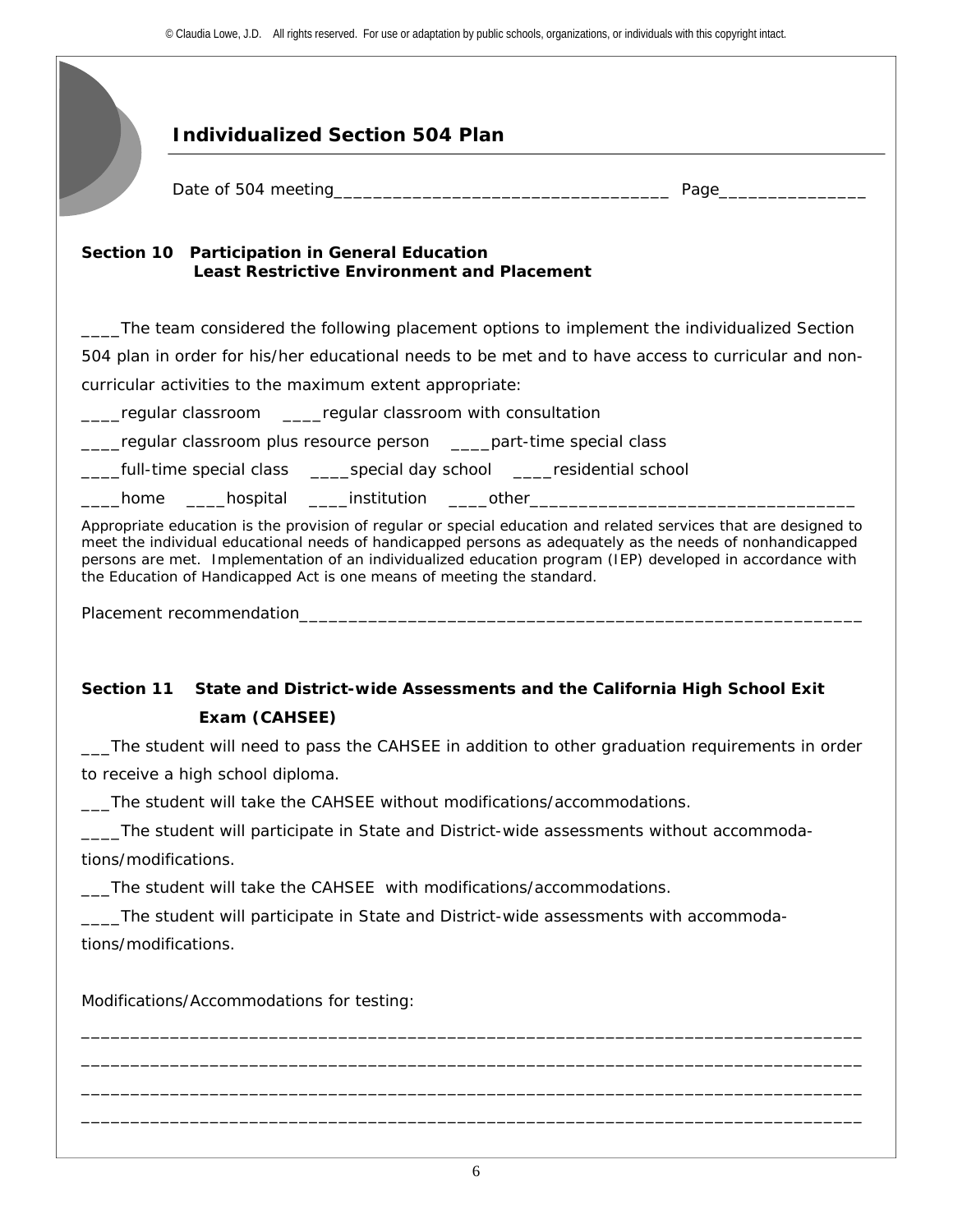|       | <b>Individualized Section 504 Plan</b>                                                                                                                                                                                                                                                                                                                                                                                            |  |  |
|-------|-----------------------------------------------------------------------------------------------------------------------------------------------------------------------------------------------------------------------------------------------------------------------------------------------------------------------------------------------------------------------------------------------------------------------------------|--|--|
|       |                                                                                                                                                                                                                                                                                                                                                                                                                                   |  |  |
|       |                                                                                                                                                                                                                                                                                                                                                                                                                                   |  |  |
|       | Section 12 Program options considered (academic and non-academic settings):                                                                                                                                                                                                                                                                                                                                                       |  |  |
|       | general education _____resource specialist program _____social day class                                                                                                                                                                                                                                                                                                                                                          |  |  |
|       |                                                                                                                                                                                                                                                                                                                                                                                                                                   |  |  |
| dent. | Possible considerations for program options include but are not limited to inappropriate curriculum con-<br>tent/level, need for reduced pupil/teacher ratio, special medical needs of student, need for controlled environ-<br>ment, environment too restrictive, related services needs, safety needs of other students, safety needs of stu-                                                                                   |  |  |
|       | Non-academic and extra-curricular services and activities shall be provided in such a manner as is<br>necessary to afford the student an equal opportunity for participation in such services and activities.<br>Non-academic and extra-curricular services and activities may include counseling services, physical<br>recreational athletics, transportation, health services, recreational activities, special interest groups |  |  |
|       | or clubs sponsored by the recipients, referrals to agencies which provide assistance to handicapped<br>persons, and employment of students, including both employment by the recipient and assistance<br>in making outside employment available.                                                                                                                                                                                  |  |  |
|       | Section 13 Support Services (including but not limited to):<br>psychological (testing and evaluation) services _____counseling                                                                                                                                                                                                                                                                                                    |  |  |
|       | services for diagnostic or evaluation purposes _____ physical therapy                                                                                                                                                                                                                                                                                                                                                             |  |  |
|       | occupational therapy _____orientation and mobility instruction                                                                                                                                                                                                                                                                                                                                                                    |  |  |
|       | _speech pathology _____audiology _____interpreter services                                                                                                                                                                                                                                                                                                                                                                        |  |  |
|       |                                                                                                                                                                                                                                                                                                                                                                                                                                   |  |  |
|       | Section 14 High School Graduation Standards                                                                                                                                                                                                                                                                                                                                                                                       |  |  |
|       | graduation from high school with diploma                                                                                                                                                                                                                                                                                                                                                                                          |  |  |
|       |                                                                                                                                                                                                                                                                                                                                                                                                                                   |  |  |
|       |                                                                                                                                                                                                                                                                                                                                                                                                                                   |  |  |
|       | Section 15 Section 504 Coordinator                                                                                                                                                                                                                                                                                                                                                                                                |  |  |
|       |                                                                                                                                                                                                                                                                                                                                                                                                                                   |  |  |
|       |                                                                                                                                                                                                                                                                                                                                                                                                                                   |  |  |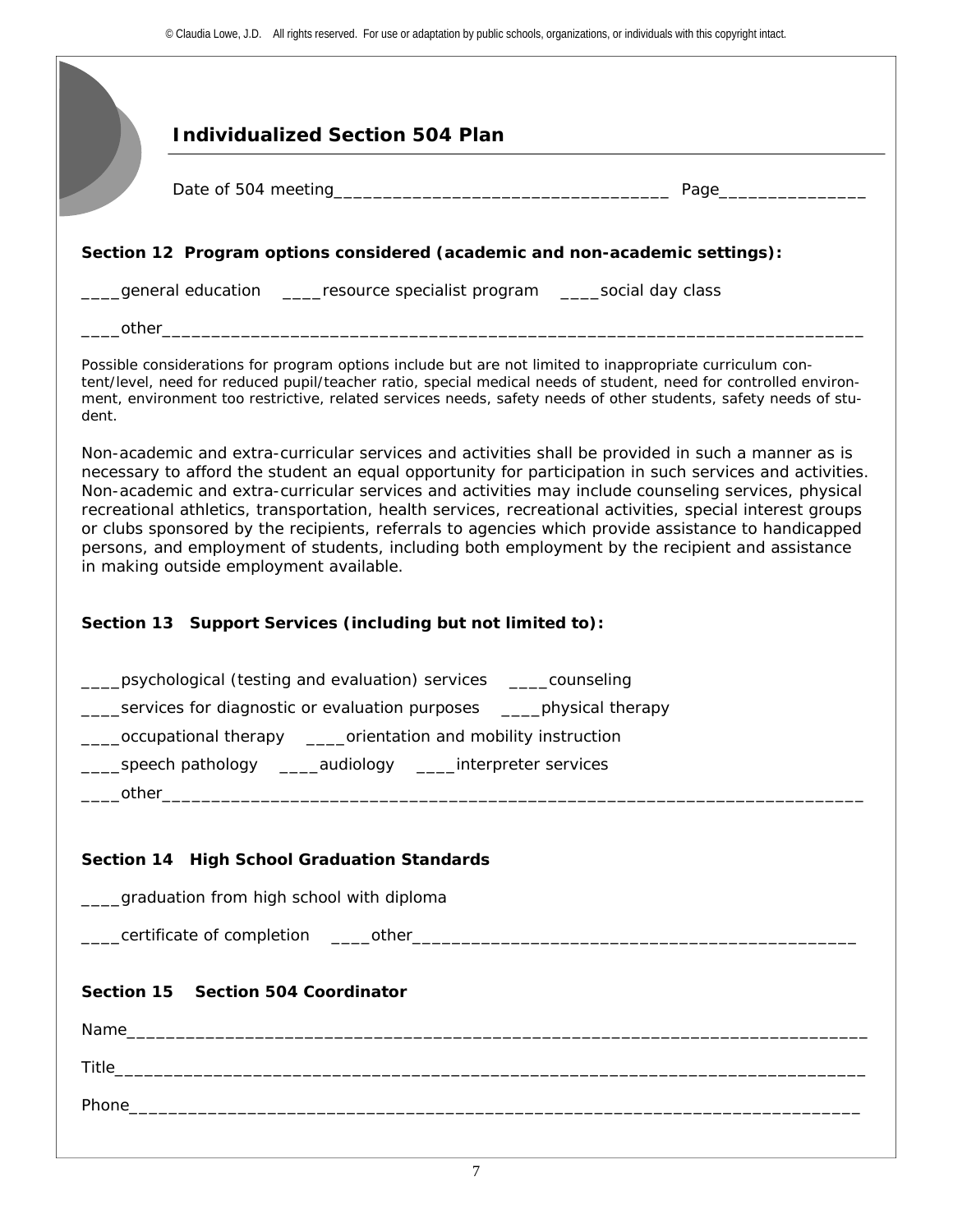|                                                               | <b>Individualized Section 504 Plan</b> |                                                                                                     |
|---------------------------------------------------------------|----------------------------------------|-----------------------------------------------------------------------------------------------------|
|                                                               |                                        |                                                                                                     |
|                                                               |                                        |                                                                                                     |
|                                                               |                                        | Section 16 Distribution and Implementation of the Individualized Section 504 Plan                   |
|                                                               |                                        |                                                                                                     |
| Copies of this plan will be distributed to (specify by name): |                                        |                                                                                                     |
|                                                               |                                        |                                                                                                     |
|                                                               |                                        |                                                                                                     |
|                                                               |                                        |                                                                                                     |
|                                                               |                                        | Person responsible for monitoring and coordination of this 504 plan________________________________ |
| Section 17 504 Plan Dates                                     |                                        |                                                                                                     |
|                                                               |                                        |                                                                                                     |
|                                                               |                                        |                                                                                                     |
| Section 18 Section 504 Committee Members                      |                                        |                                                                                                     |
| Signature                                                     |                                        | Title                                                                                               |
|                                                               |                                        |                                                                                                     |
|                                                               |                                        |                                                                                                     |
|                                                               |                                        |                                                                                                     |
|                                                               |                                        |                                                                                                     |
|                                                               |                                        |                                                                                                     |
|                                                               |                                        |                                                                                                     |
|                                                               |                                        |                                                                                                     |
|                                                               |                                        |                                                                                                     |
| <b>Section 19 Parent Consent</b>                              |                                        |                                                                                                     |
| ____I agree to the 504 Plan                                   |                                        | ____I disagree with the 504 Plan                                                                    |
|                                                               |                                        | ____I agree to the following sections of the 504 plan___________________________                    |
| ____I agree to dismissal from Section 504                     |                                        |                                                                                                     |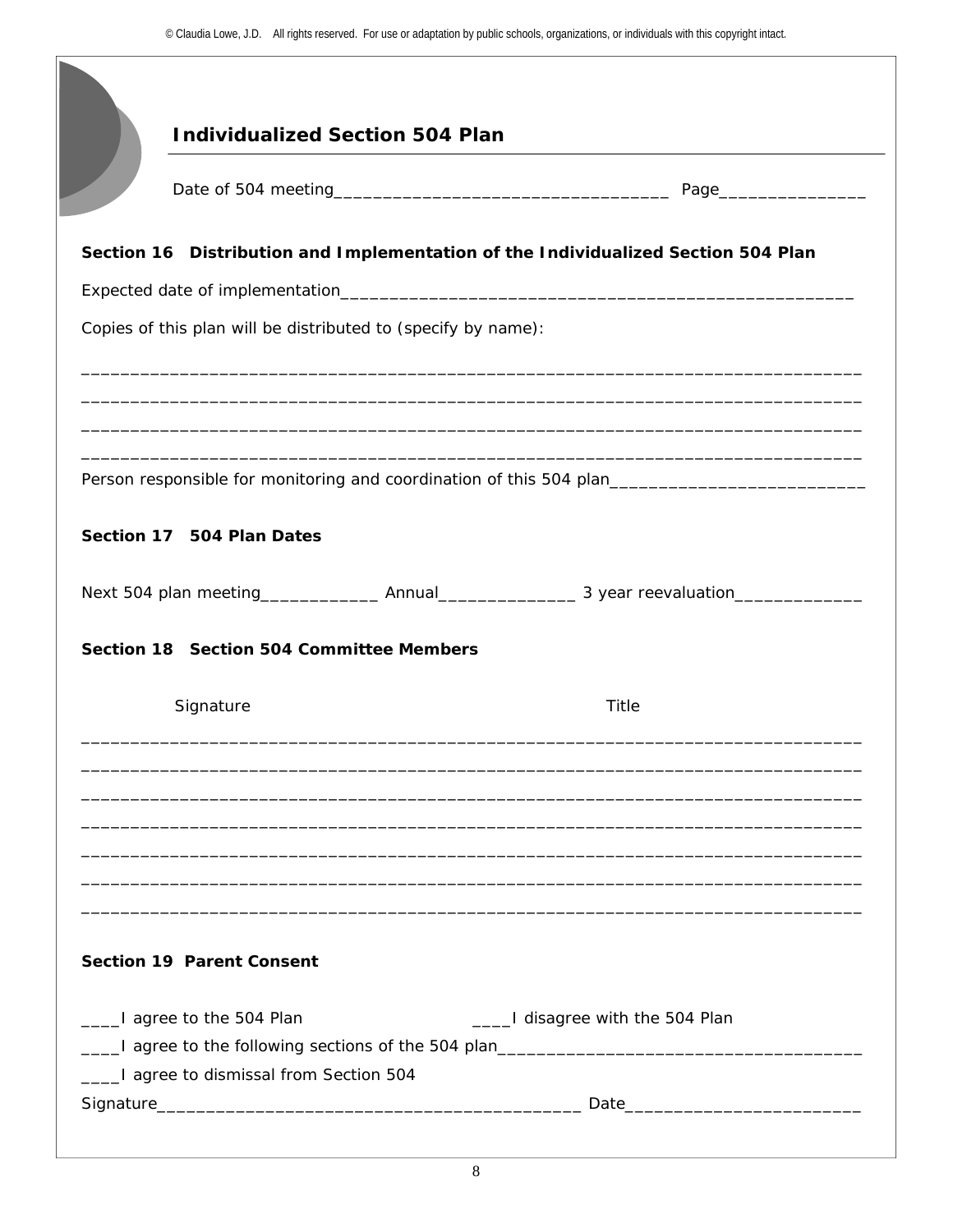$\blacksquare$ 

|  | <b>Notes:</b> |  |  |
|--|---------------|--|--|
|  |               |  |  |
|  |               |  |  |
|  |               |  |  |
|  |               |  |  |
|  |               |  |  |
|  |               |  |  |
|  |               |  |  |
|  |               |  |  |
|  |               |  |  |
|  |               |  |  |
|  |               |  |  |
|  |               |  |  |
|  |               |  |  |
|  |               |  |  |
|  |               |  |  |
|  |               |  |  |
|  |               |  |  |
|  |               |  |  |
|  |               |  |  |
|  |               |  |  |
|  |               |  |  |
|  |               |  |  |
|  |               |  |  |
|  |               |  |  |